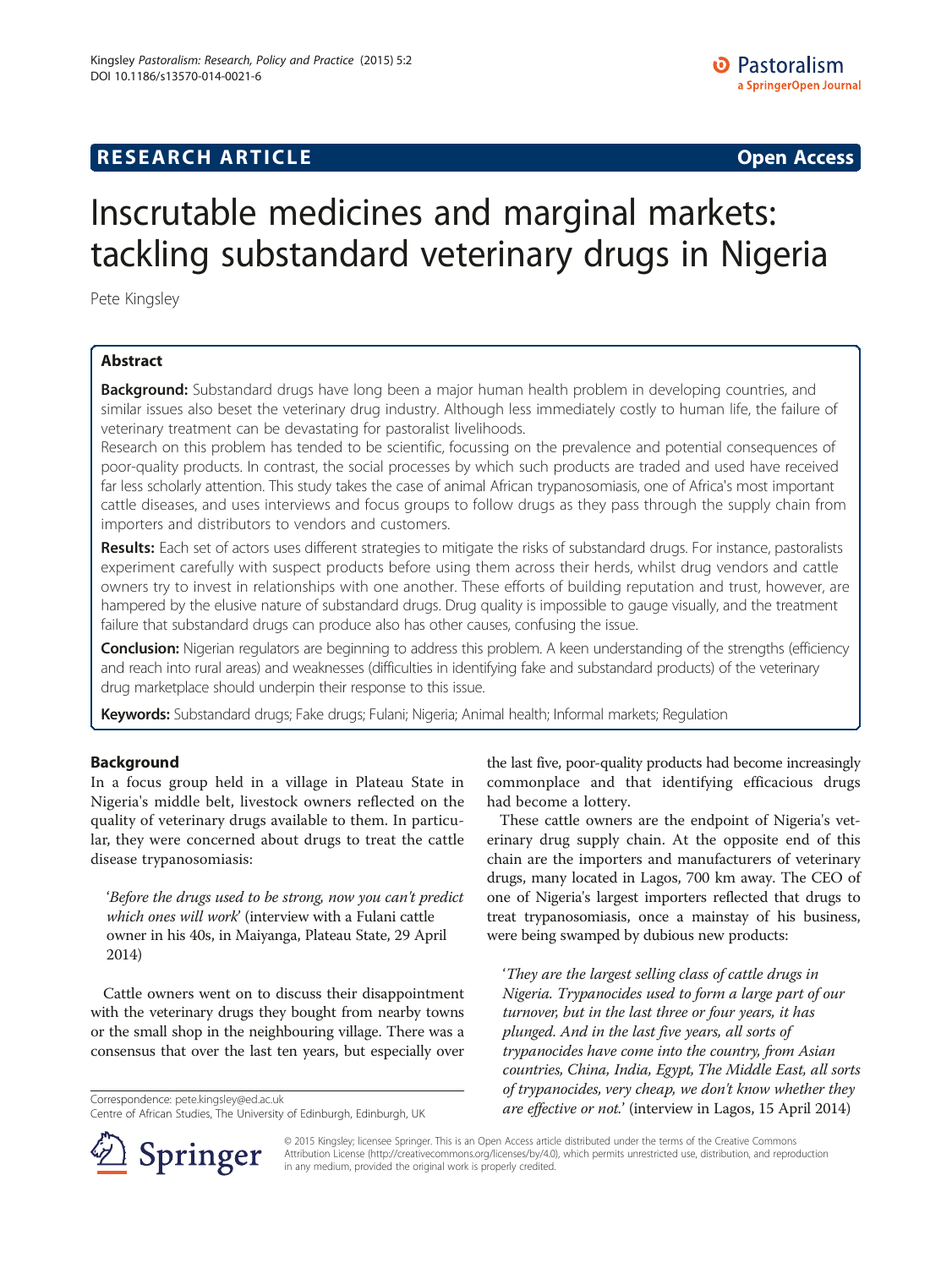Despite their very different cultural and geographical positions, cattle owners and senior industry figures described similar concerns about a sharp rise in the presence of dubious products in this supply chain. This paper explores this apparent recent escalation in veterinary drug quality problems by examining how such drugs are bought and sold.

Whilst almost all parties agree that a long-standing problem has metastasised into a major crisis over the last few years, there is a marked lack of clarity regarding the scale and origins of this problem. Furthermore, different actors conceive the problem in different ways, which in turn emphasises different potential remedies. Scientific and veterinary research, often in the form of small-scale exploratory studies, has identified the presence of poorquality veterinary products (Wanyangu et al. [1996](#page-12-0); Van Wyk et al. [1997;](#page-12-0) Teko-Agbo et al. [2008](#page-11-0); Gberindyer et al. [2014](#page-11-0)). Other research has described in structural terms the veterinary medicine industries in various African countries (Grasswitz et al. [2004](#page-11-0)) and the legal frameworks for regulating those sectors (Kané [2008\)](#page-11-0).

However, remarkably little attention has been paid to the actual workings of veterinary supply chains - that is, social ties forged in negotiation, trust and self-interest which are required to move medicines between places and people. As the state has largely withdrawn from the provision of veterinary services, actors at all stages of the supply chain have been forced to adapt. Like many other Nigerian industries, in part this means coping with the lack of a state that can reliably enforce contracts and the consequent low levels of trust between actors in different stages of the supply chain - a phenomenon long discussed in African settings (e.g. Widner and Mundt [1998](#page-12-0); Zak and Knack [2001](#page-12-0)). Such situations can be especially acute for livestock owners who are likely to be involved in trading patterns involving mobile vendors and buyers, as well as 'long distances, and delayed payment in the absence of adequate financial institutions' (van Ufford and Zaal [2004:](#page-12-0) 121).

Collating perceptions of drug quality from various locations in the supply chain emphasises the multiplicity of the problem and the different foci of various actors. Global pharmaceutical companies, international importers and distributors and, to a lesser extent, regional wholesalers generally frame the drug quality issue in terms of criminality and law enforcement - a problem is rogue products and providers, requiring a solution of more active regulation. These providers, however, along with regional wholesalers and local vendors of drugs also suggest that a major problem is the poor veterinary practices of the Fulani, the ethnic group who own the vast majority of Nigeria's cattle<sup>a</sup>. It is alleged that these cattle owners incorrectly administer drugs in a variety of ways causing treatment failures that are

difficult to distinguish from those caused by poor drug quality.

Interviews and focus groups with cattle owners confirm that non-standard veterinary practices are commonplace. However, far from being ignorant and backward, as much derogatory rhetoric from elsewhere in the drug supply chain (and more broadly across urban and southern Nigeria) implies, the Fulani are fully aware of problems with drug quality and pursue active and innovative strategies to mitigate the financial and health risks involved. In a sense, the substandard drug problem destabilises conventional assumptions about veterinary expertise. Parts of the pharmaceutical industry may well be producing incorrectly formulated drugs, whilst pockets of informal and uncertified veterinary knowledge can be found in unexpected places.

Reflecting on the nature of the veterinary drug supply chain has a number of implications. An entire supply chain has emerged that is unregulated, informal, yet lucrative, highly organised and an important part of one of Nigeria's most important industries. Given the scale of this industry, an enforcement-based solution to drug quality is likely to be difficult to implement. Instead, the problem needs to be understood as three interrelated issues - the emergence of dubious products into the marketplace, the decline (or even collapse) of formal veterinary services in rural areas and the structural neglect of cattle owners.

There are a number of apparently straightforward strategies for securing better drug quality that seem difficult to pursue or sustain. Cattle owners could pool their resources, informally or as part of cooperatives, to buy drugs from more distant but reputable vendors. Drug vendors could be trained to identify fake and counterfeit drugs and to store their products correctly. National authorities are belatedly investigating the issue - but could have done so vigorously at a much earlier date. The various reasons for these missed opportunities - particularly regarding the difficulty in building a reputation for selling good-quality products when that quality is hard to prove are discussed.

The failure to develop a more secure supply chain reflects different priorities in tackling the problem. For pharmaceutical companies, the problem is the economic threat posed by counterfeit and substandard products of all kinds. For cattle owners, however, the problem of drug quality is one part of the much broader challenge of securing animal health. A deeper issue, however, is the political and cultural marginality of cattle owners in general, but particularly the Fulani people. The lack of government attention to these issues even as campaigns against other counterfeit products have been successful reflects the low priority given to these often-impoverished, rural-dwelling cattle owners. This is evident generally in a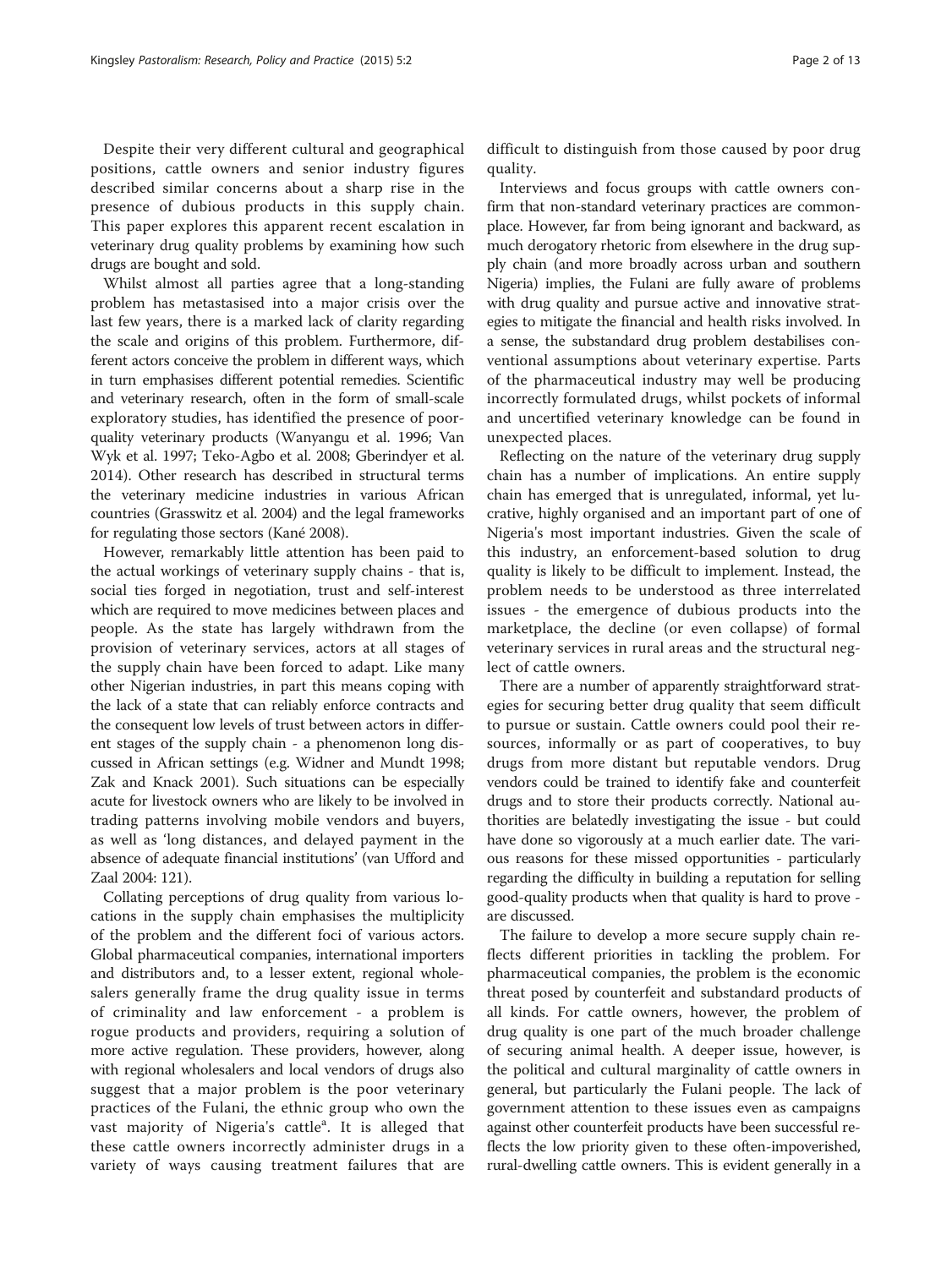slow-moving policy process at the federal level, but also in specific places like Plateau State where contentious political disputes further hamper the ability of the Fulani to seek government assistance. Thus, the issue of drug quality is driven by inadequate veterinary practices and unscrupulous vendors and manufacturers, but is sustained by a general disconnection and disdain for the Fulani, which is palpable in many areas of Nigerian life.

This paper begins by reviewing previous attempts to tackle substandard drugs, particularly for human drugs where efforts have been more intensive. It then introduces a methodology for exploring this ambiguous and often clandestine problem. The empirical material presented begins with an institutional history of veterinary drug control in Nigeria, before presenting the findings of interviews and focus groups with suppliers, distributors, vendors and customers. It concludes by reflecting on the implications of these findings - both for understanding the functioning of Nigerian markets and for potential remedies to the problem.

#### Substandard drugs

In treatment for humans, falsified and substandard drugs have for some time been seen as a major public health problem, particularly in low-income countries (Fernandez et al. [2008\)](#page-11-0). A broad range of actors, from the WHO and transnational pharmaceutical companies to national and local distributors, regulatory authorities, physicians, pharmacists and patients, have been enrolled in tackling this issue (Dégardin et al. [2014](#page-11-0)). However, clarifying the definition, nature and scale of the problem has proved to be a challenging and controversial task.

The WHO resolved to address the issue of 'falsely labelled, spurious, counterfeited or substandard' medicines in 1988 (Burci [2013\)](#page-11-0), which evolved into the current category of 'substandard/spurious/falsely-labelled/falsified/ counterfeit medical products' (WHO [2011\)](#page-12-0). As this unwieldy definition implies, it is an expansive category that covers a broad spectrum of possibilities ranging from malicious criminality (such as the selling of outright fakes or even toxic products) to unintended quality issues that emerge in manufacturing, storage and distribution.

A particularly important definitional issue with substandard drugs has been the status of generic drugs. Pharmaceutical companies have been accused of conflating the problem of substandard products with the use of generics (Shukla and Sangal [2009](#page-11-0)), that is, copies of 'brand name' drugs that are no longer protected by patents. Some generics may well be of poor quality - a fact that brand name pharmaceutical companies are keen to point out - but many generics are of comparable quality with their 'brand name' counterparts (Newton et al. [2011](#page-11-0)). By muddying the waters in this way, pharmaceutical companies have been

accused of hijacking efforts to tackle a public health problem in order to protect their own products (Clift [2010\)](#page-11-0).

Thus, pharmaceutical companies and regulators in developing countries tend to approach the substandard drug problem in ways that overlap, but also differ significantly. And, as the WHO argues:

'The absence of а universally accepted definition not only makes information exchange between countries very difficult but it also limits the ability to understand the true extent of the problem at global level.' b

Regulators may equate 'substandard and fake' with 'unregistered and ineffective', whilst pharmaceutical companies may emphasise 'in violation of intellectual property rules and ineffective'. This tension between commercial and public health approaches to the drug quality issues in part frames the options available to Nigerian regulators - a subject discussed further in the conclusion of this paper.

As well as definitional issues, there are also serious shortcomings in the evidence base regarding substandard drugs. Despite broad agreement that drug quality issues are a major problem, 'there is still surprisingly little basic research data to support widely repeated claims about the prevalence of drug counterfeiting' (Seear et al. [2011](#page-11-0): 488). For counterfeiting specifically, the clandestine and criminal nature of some of the actors involved hampers research. For the broader problem of drug quality, the cost and technical difficulty of drug testing make regular, widespread surveys of the problem difficult. A systematic review notes that many studies of substandard drug prevalence have been highly limited in their scope or subject to less-than-ideal sampling methods (Almuzaini et al. [2013\)](#page-11-0). Notwithstanding these shortcomings, what research that has been conducted confirms the serious nature of the problem. One review of human drugs suggests that globally 'up to 15% of all sold drugs are fake' (Cockburn et al. [2005](#page-11-0)), whilst some especially alarming studies have described markets in which more than half of all anti-malarial drugs on sale contain no active ingredient (Dondorp et al. [2004](#page-11-0)).

In many ways, the veterinary drug sector faces similar problems but as a research topic has been even more neglected. The International Federation for Animal Health reports that the trade in unregistered and substandard veterinary drugs is worth \$400 million annually - a size similar to the legitimate market (FAO [2012\)](#page-11-0). Other disease-specific studies have warned of the availability of fake products (e.g. Melaku and Birasa [2013](#page-11-0)), whilst other research has subjected samples purchased to laboratory testing (e.g. Chaka et al. [2009;](#page-11-0) Gberindyer et al. [2014](#page-11-0)). Importantly, substandard products which contain some active ingredient but at a lower-than-specified level 'are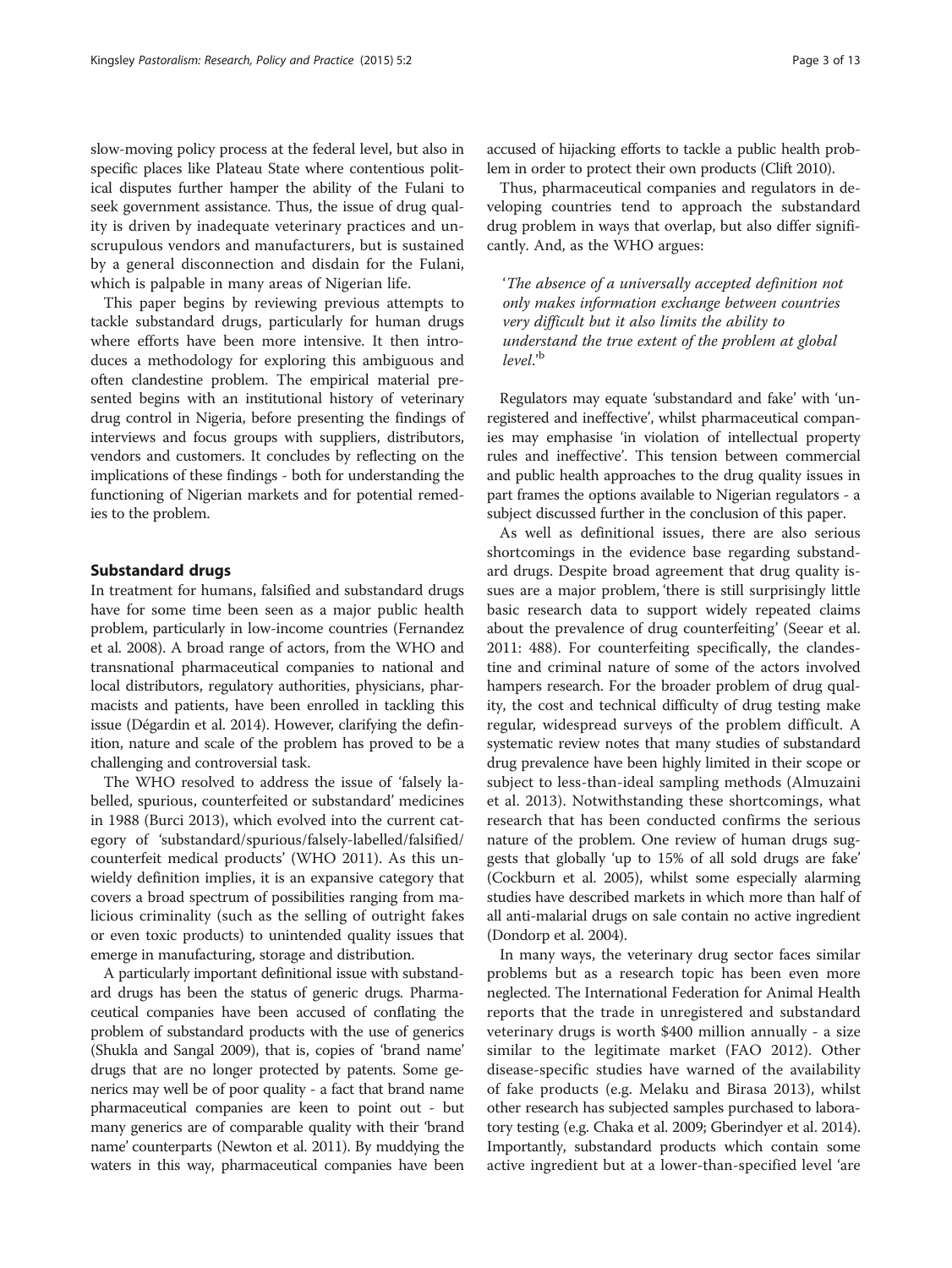not only less effective when used by farmers, but also greatly increase the risk of drug resistance developing' (Geerts et al. [2001:](#page-11-0) 28; see also Waller et al. [1996:](#page-12-0) 184). As well as the direct harm caused by poor drug quality and treatment failure, many industry actors interviewed emphasised that a large market for substandard or fake products acted as a major disincentive for the development of new products. A preponderance of fake and substandard products might even imperil the continued manufacturing of genuine drugs, should those 'brand name' drugs continue to lose ground in the marketplace.

Whilst human health has understandably been prioritised in interventions to address drug quality issues, veterinary drugs are a vital part in some of Africa's most important industries. Large numbers of Africans rear cattle as a key part of their livelihood, and many more own animals as a supplement to their main household income (Thornton et al. [2002](#page-11-0)). As is well known, cattle often perform important additional social and economic functions beyond the meat and dairy products they provide, such as acting as forms of savings, insurance and draught power (e.g. McPeak et al. [2011:](#page-11-0) 10–43).

#### Trypanosomiasis and Nigeria

To explore these issues, this paper focusses on a specific country, Nigeria, and a specific cattle disease, animal African trypanosomiasis. Nigeria is an important case study in various ways. As well as being Africa's most populous nation, it has a large cattle industry<sup>c</sup>, and most especially, it has often been considered to be 'ground zero' in the human drug quality problem. Particularly in the late 1990s and early 2000s, there was great concern at the extremely widespread drug quality problem (e.g. Erhun et al. [2001\)](#page-11-0). Whilst some raised the alarm in the 1990s (Alubo [1994\)](#page-11-0), the issue of drug quality only received sustained government attention following the return to democracy in 1999. As we shall see, quality problems with veterinary drugs emerged over a similar period, though they have received far less official attention.

The National Agency for Food, Drug Administration and Control (NAFDAC) rose to promise as the agency mandated to tackle this emerging problem, particularly under the tenure of its former Director-General Dora Akunyili (2001 to 2009). Indeed, NAFDAC has become a celebrated 'success story' following vigorous enforcement and public awareness campaigns (e.g. Raufu [2006\)](#page-11-0). NAF-DAC, however, has only recently begun to address the veterinary drug sector systematically.

African trypanosomiasis is a parasitic infectious disease present across a large area of West, Central and Eastern Africa, a 'tsetse belt' that is named after the insect that is the parasite's primary vector. There are a number of subtypes of trypanosomiasis, one of which primarily affects humans (Trypanosoma brucei gambiense) and another

(Trypanosoma brucei rhodesiense) that is zoonotic (crossing between humans and animals). Referred to as 'sleeping sickness' when present in humans, human African trypanosomiasis poses a major public health threat in countries such as Uganda and the Democratic Republic of Congo. Other countries such as Tanzania, Ethiopia, Kenya and Nigeria have largely controlled trypanosomiasis as a threat to human health, but it remains a major livestock disease (sometimes known as 'nagana' or 'sammoré'), affecting cattle especially, but also goats, sheep, camels and various other mammals.

Trypanosomiasis exacts a major economic burden on livestock production as the parasite kills animals or retards their growth and reproduction. Budd [\(1999\)](#page-11-0) suggested that such losses may be valued at as much as \$4.5 billion per annum across Africa. Although there is no vaccine, a number of drugs, known as trypanocides, offer effective prophylactic or curative treatment. These trypanocides 'are probably the most commonly used veterinary products in sub-Saharan Africa' (Geerts et al. [2001:](#page-11-0) 25), an impression affirmed by distributors in Nigeria. Nonetheless, trypanosomiasis and other livestock diseases are far from the only pressing threats to pastoralist livelihoods in Northern Nigeria.

Since 2001, there has been a series of violent clashes in Plateau State in both urban and rural areas. Although such violence is often interpreted as stemming from tension between Islamic Fulani pastoralists and Christian agriculturalists, as Adam Higazi shows, this is only a partial explanation at best. Instead, the violence emerges from a complex interplay of factors, including 'religion, ethnicity and politics; socio‐economic disparities and indigeneity; education; political leadership and 'the youth'; land and cattle' (Higazi [2013:](#page-11-0) 3).

In 2010, during one such episode of violence, Dr. Ita Umoh, a veterinary doctor, was killed during violence in Vom, Plateau State (the home of the National Institute for Veterinary Research). This event underscored the increasing difficulty of working safely in rural areas of Plateau State. Various vets currently or formerly based in Vom (interviews in April, May and October 2014) pointed out that whilst the high value of cattle meant that livestock veterinary work remained potentially very profitable, security concerns had led to a drastic reduction in the number of qualified veterinarians working in rural areas. Whilst a fuller account of violence in Plateau State is beyond the scope of this article (see Okello et al. [2014](#page-11-0) for related discussion), it is important to recognise how these clashes are both a threat to Fulani livelihoods and an aggravating factor in their already-fraught relationship with the Nigerian government, particularly at state and local levels.

#### Methodology

Important research is currently being carried out by the Global Alliance for Livestock Veterinary Medicines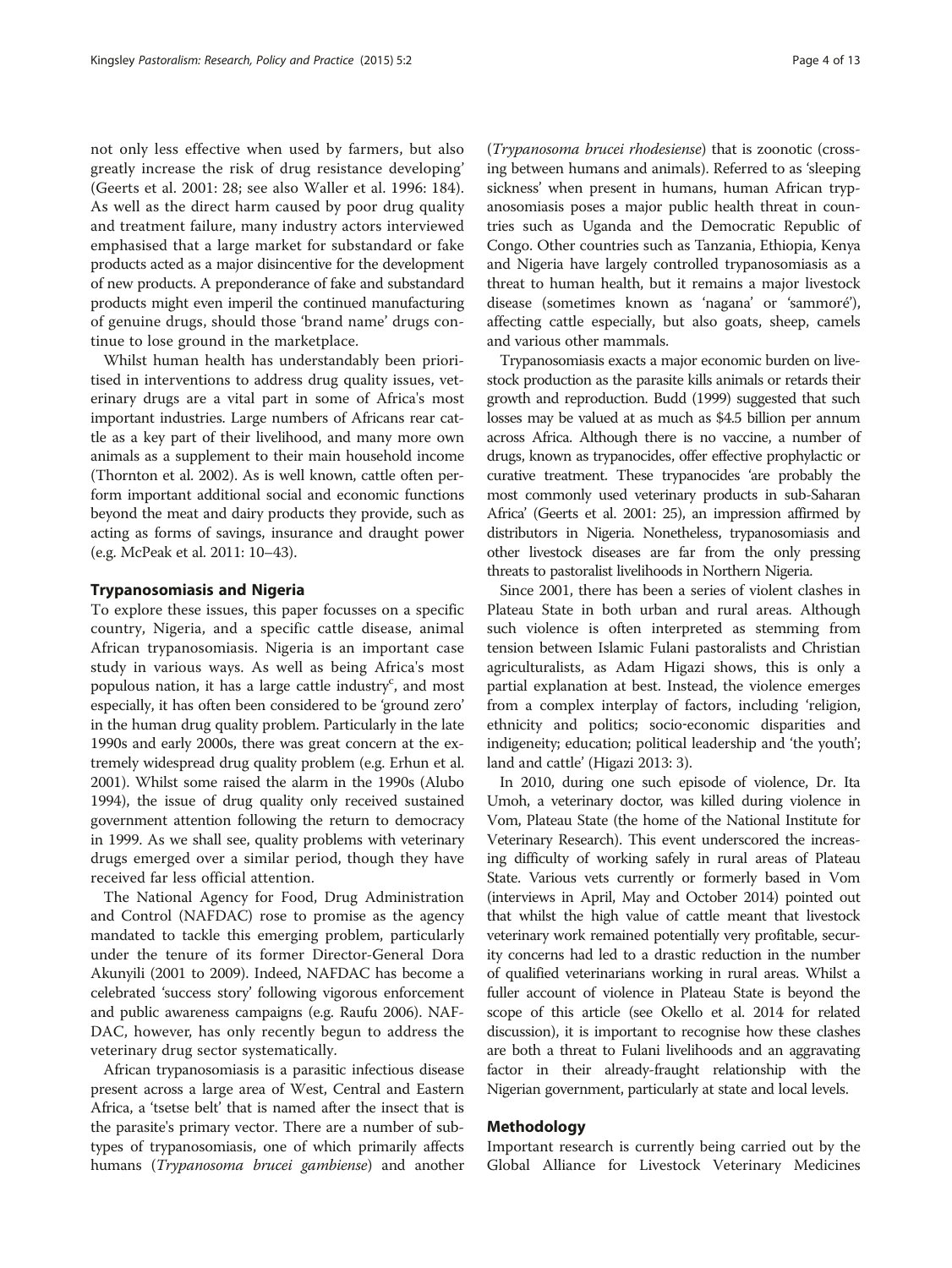(GALVmed) and the EU-funded research consortium TRYRAC to test the quality of trypanocides available in various African marketplaces. This research aims to complement these laboratory-based studies of the substandard drug problem. In doing so, it aims to draw out a series of structural and social issues that tend to be sidelined in such studies. In particular, this means describing the particularities of the Nigerian markets and livestock owners and describing more generally the means by which drugs are bought and sold. Following van der Geest et al. [\(1996](#page-12-0)), this research adopts producing a 'biography of pharmaceuticals', that is, to trace how a particular class of drugs passes through each stage of a supply chain to the end user.

In April and May 2014, interviews were conducted with key actors at each step of the distribution chain - from international importers, manufacturers and distributors who trade in multi-million dollar quantities to rural cattle owners who buy veterinary trypanocides from a rural vendor in two or three \$3 packets at a time. Specifically, this involved meetings with importers, distributors, vendors of various kinds, veterinarians, regulatory officials and customers in Lagos, Abuja, Kaduna, Jos, Vom, Zaria and Kano, as well as various villages and small towns in the Bokkos Local Government Area in Plateau State. This involved 32 interviews in total.

All participants were asked about their opinions and experiences with trypanosomiasis drug quality problems. For instance, drug vendors were asked about the steps they took to procure good-quality products, whether their customers had complained about the drugs they sold, which products their customers preferred and why, and so on. Similarly, cattle owners were asked about which trypanocides they preferred and about the strategies they used to mitigate the economic and animal health risks of poorquality drugs. Interviews with end users were supplemented with two focus groups, each held in the Bokkos Local Government Area with groups of around 12 herders. Most of the meetings were conducted in English, though some interviews and the focus group took place in Hausa<sup>d</sup>. The informed consent of all participants was secured. Many of the issues discussed are sensitive, for example, when interviewees are invited to comment on the trustworthiness of their competitors or business partners. For that reason, I have tried to balance explaining where people work and who they represent, whilst preserving their anonymity.

The goal is not to systematically survey the market (though this would be a viable area for future investigation), nor is it to scientifically examine the drugs themselves (an important step, but difficult to do at any scale whilst the cost of testing the drugs remains high). Nor is the goal to investigate and uncover the transnational sources and flows of at least some problematic drugs (again, a viable but separate project). Instead, I offer a 'biographical approach' which aims to 'study of transactions and meanings of pharmaceuticals in diverse social settings' (1996: 153; see also Harper et al. [2011](#page-11-0)). Through understanding the processes through which drugs are assessed, bought and sold, issues of judgement, expertise and above all trust are foregrounded as crucial parts of the supply chain.

A supply chain that crosses such diverse social and geographical terrain, however, can only ever be studied in part. I set out some salient contextual features that enhance or attenuate the relationships between actors, but these should not be assumed to be universal throughout the varied contexts in which veterinary drugs are bought and sold in Nigeria. Instead, they are intended to be examples of the broad range of social processes that regulate drug transactions. This paper argues, therefore, that describing these social processes is crucial for understanding the nature of the drug quality problem, especially as they are usually concealed behind the schematic terms 'supply chain' or 'market'.

#### The history of veterinary drug control in Nigeria

This paper argues that veterinary care practices have emerged and continue in conditions of state abandonment. Interviews with retired officials and researchers underscored that this abandonment was not always the case. Lyons ([2002\)](#page-11-0) refers to trypanosomiasis as a colonial disease, emphasising that controlling the disease was a major imperial priority (see also Tilley [2004\)](#page-12-0). Despite various difficulties, particularly in terms of staffing, for institutions transitioning to national rather than colonial status following independence, many viewed the 1960s and 1970s as a 'golden age' for tackling trypanosomiasis. Not only were widespread efforts to control the tsetse fly, the primary vector of trypanosomiasis, effectively carried out, government veterinary services were able to offer a significant range of services in rural areas. For example, the precolonial and colonial system of taxation of the Fulani, known as jangali, involved the government provision of veterinary services as part of an implicit quid pro quo (Adebayo [1995](#page-11-0)).

Respondents explained that whilst some veterinary drugs were bought and used privately, until the 1980s, most passed through an essentially closed state-administered system that largely secured the authenticity and quality of products. Cattle owners do not always recall the era prior to the 1980s fondly<sup>e</sup>, as some recall that government veterinarians would sometimes supply drugs and vaccines on credit, only to seize the animals when bills went unpaid. Nonetheless, cattle owners in the focus group participants agreed that treatment was more reliable and cheaper in those decades, as a tightly controlled and subsidised supply chain left little room for substandard products.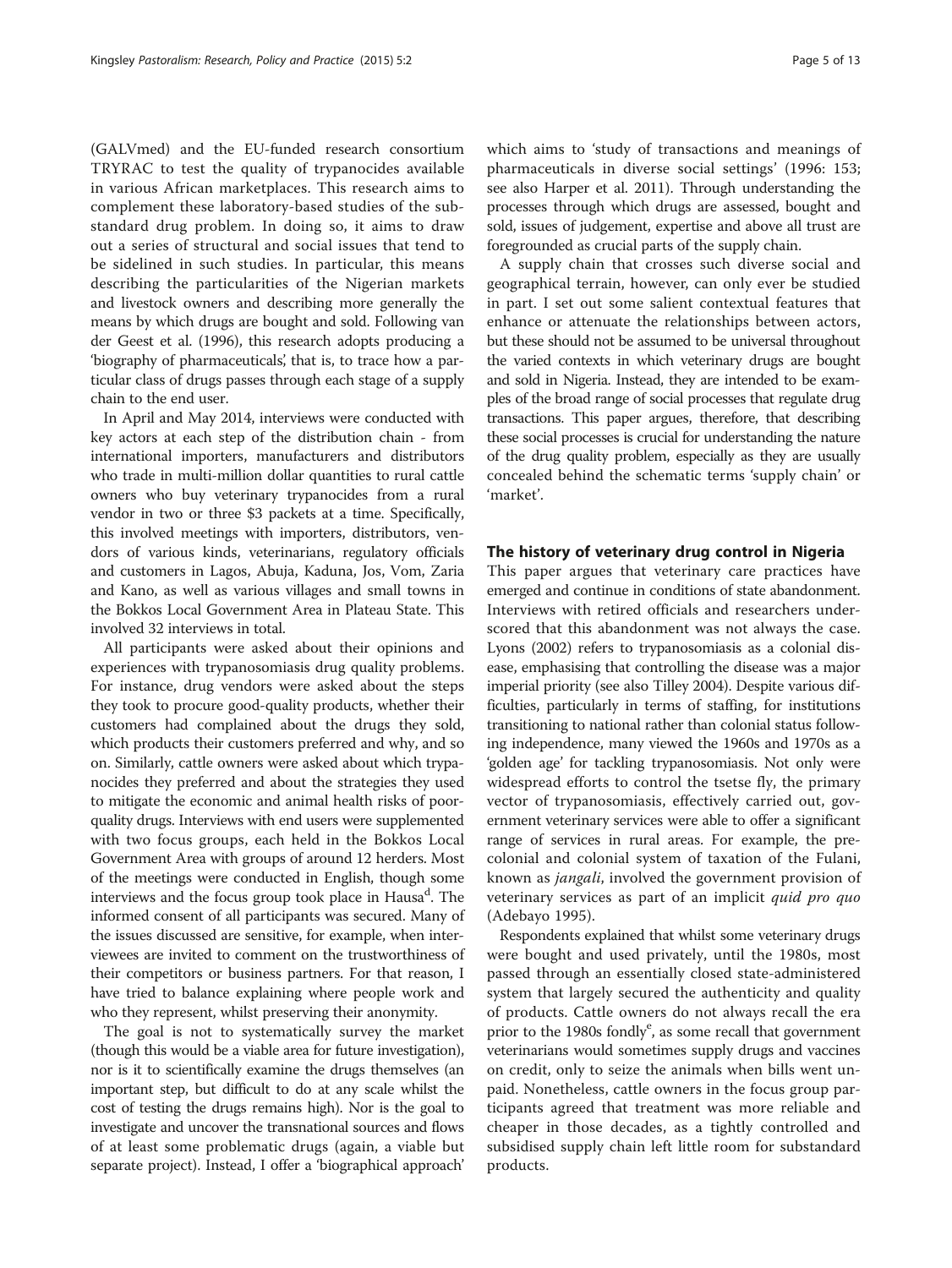However, by the late 1960s and especially in the 1980s, this system of state veterinary drug administration began to collapse, both in Nigeria and elsewhere in Africa (Leonard [1993](#page-11-0)). Perhaps ironically, the number of qualified veterinarians in Nigeria actually increased significantly during this period. However, as in much of Africa, such vets became less likely to work in rural areas or in the public sector, instead preferring urban, private practice focussing on small animals and poultry (as discussed in interviews; see also Babalobi [2007](#page-11-0)).

As the state abruptly withdrew from provision and offered little in the way of regulation, the private sector expanded in various guises. Some fake or counterfeit products began to emerge in the late 1980s and 1990s. A number of interviewees recalled the practice of simulating the orange colour of Novidium<sup>f</sup> with the soft drink Fanta, whilst others described a process in which the caps worn by Hausa men ('dara') would be dipped in water to extract their dye, again to manufacture fake products of the appropriate colour.

Despite the establishment of NAFDAC in 1993, the Federal Ministry of Agriculture continued to be theoretically responsible for the regulation of veterinary products in the 1990s. One senior official recalled how plans were made for regional inspection teams and checkpoints, but resource constraints prevented any real intervention. Many interviews also noted that tackling the significant outbreak of rinderpest and contagious bovine pleuropneumonia in the late 1980s and early 1990s was a major drain on government resources. As one former official recalled:

'the publically authorised veterinarians were not available to give the routine treatment for [trypanosomiasis]. The quacks and even the Fulani man took the syringe himself' (interview with a retired Ministry of Agriculture civil servant, conducted in Zaria, 24 April 2014)

Drug quality issues in Nigeria therefore are enabled by a series of domestic factors, with the deregulation of the veterinary drug sector and the emergence of some fake and falsified products over the last 30 years or so. However, all the respondents in this study reported that these long-standing fake or counterfeit products were now less common than a range of generic products which have rapidly penetrated the market over the last ten years and especially in the last five:

'See them coming from India, China everywhere – they are a big flood' (interview, manager of a large regional distributor based in Kaduna, 23 April 2014)

In the continuing absence of widespread testing of veterinary drugs, the quality of these generic products remains frustratingly uncertain. The consensus, however, was that such generics were by no means universally poor, but rather uneven and unpredictable in quality.

By 2011, the Nigerian Veterinary Medical Association (NVMA) and other veterinary organisations were raising the alarm and demanding action. In particular, they insisted that NAFDAC (which they noted already had both the necessary expertise and a legal mandate<sup>g</sup>) intervene. In April 2013, NAFDAC formed a Veterinary Medicines and Allied Products directorate, based in Yaba, Lagos. Officers at the new directorate reported that they were conducting a baseline study to determine the prevalence of substandard or unregistered products, due to be completed in 2014. This exercise coincides with a moratorium or 'grace period' during which enforcement will be postponed as information is gathered.

Several officers at the new department reported that in addition to veterinary drugs, unsafe pesticides (with their potential to enter the human food chain) were seen as a particular priority. Many actors in the supply chain were pleased that NAFDAC was intervening. Several mentioned that the employment of a significant number of veterinarians (the lack of whom was a long-standing gripe amongst Nigerian veterinary associations) would be an important requirement.

Interviewees proposed various reasons why NAFDAC had taken so long to become involved in this area, often relating to internal and inter-agency politics and the slow-moving nature of Nigeria's bureaucracy. The major impetus for change appears to have been pressure from bodies such as the NVMA, rather than lobbying from cattle owners themselves, confirming other research suggesting professional associations often act as important brokers in Nigeria (Kingsley [2014](#page-11-0)). What is clear, however, is that at least for two decades, a major threat to the livelihoods of livestock owners has largely been neglected by the Federal government.

## Drug quality - different understandings, different strategies

Despite clear agreement about the increased prevalence of poor-quality drugs and the absence or at least sluggishness of state assistance, other aspects of the substandard drug problem are more controversial. In particular, the exact nature of this problem is difficult, as it is experienced differently from different social, structural and geographical locations. From the point of view of cattle owners, the problem is clear: treatment failure. One pastoralist in his mid-20s who was often sent by his family to purchase drugs reported: 'You may buy the drug from [a nearby village shop] but after two or three weeks can see nothing has happened' (interview in Bokkos town, Plateau State, 30 April 2014).

For importers, distributors and vendors, the problem is seen in economic terms - the CEO of one major distributor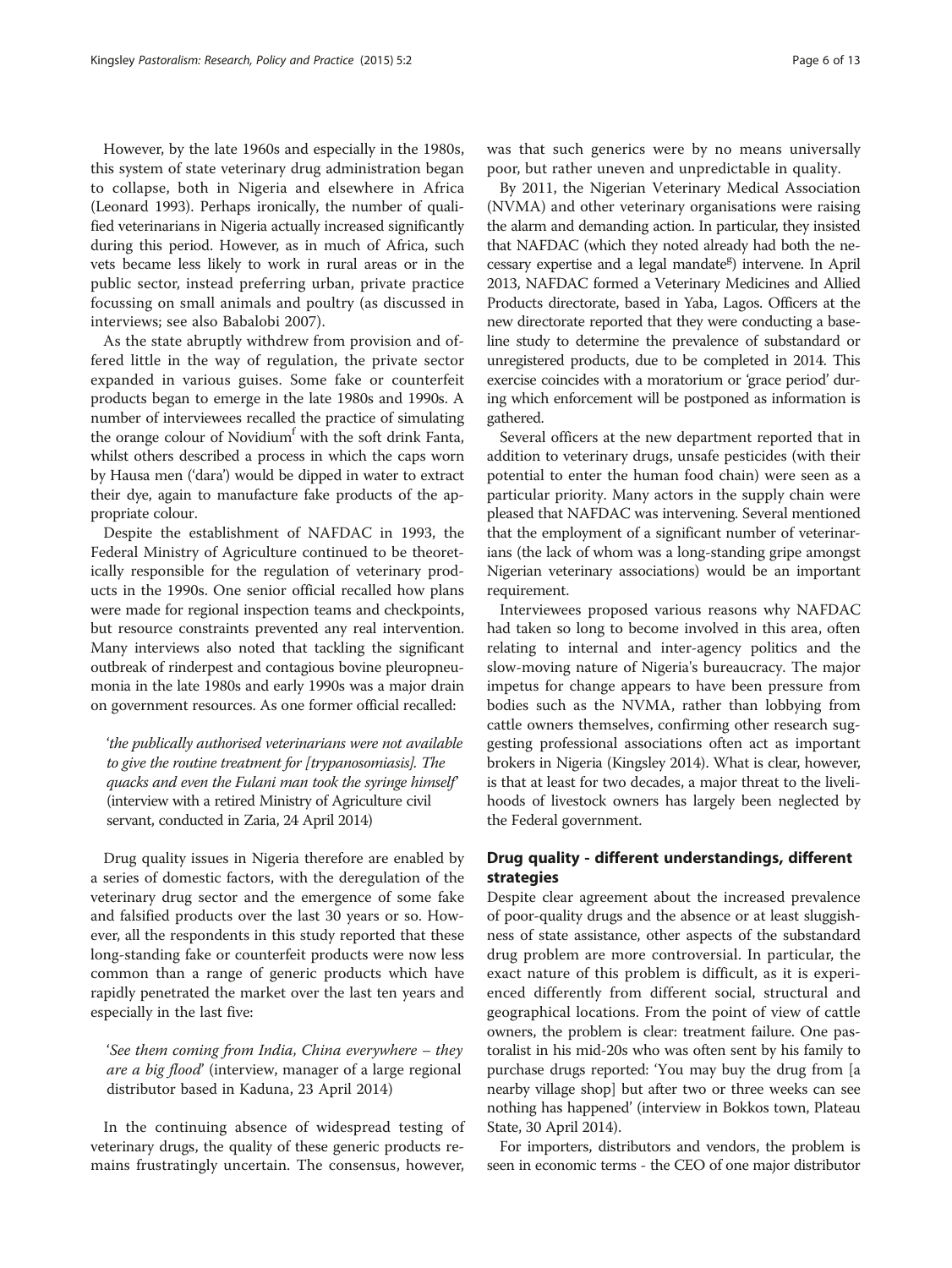reported that he had lost 25% to 35% of his trypanocide business over the last four years (interview, Lagos, 15 April). Other regional distributors who dealt primarily in well-known brand names reported similar losses.

There are also disagreements in the causes of the problem. Some argue that the ignorance of the Fulani is to blame. As one distributor said:

'They buy the wrong products, they buy poor quality ones, they use them incorrectly. They are really hurting their own animals.' (drug distributor and vendor, Kano, 28 April 2014)

Many also blamed the Nigerian government for 'just standing by' whilst dubious generic products filled the marketplace. Others, particularly those with veterinary training, emphasised the issue of underdosing.

Regardless of where blame was apportioned, vendors nonetheless used various strategies to build trust with particular customers. They said that a common strategy was to offer a customer a small amount of credit to buy products (often just two or three sachets of trypanocide, sold at N400  $(£1.50)$  each) for the customer to test the product. This act of placing faith in the customer to return and pay was both a gesture of goodwill and demonstration of confidence in the products sold. When such debts were repaid, vendors reported that they would gradually offer customers higher levels of credit, contingent on further repayments. Perhaps because of the nature of cattle ownership - with much wealth held in the relatively illiquid form of livestock - the use of credit to build relationships of trust was particularly important.

In short, various traders and distributors see the drug quality problem as a set of separate but overlapping issues. Treatment failure reported by their disgruntled customers and a rash of suspicious new products are evidence of shortcomings in both drug quality and veterinary practice. Within the constraints of their business models - in which small- to medium-sized vendors largely confined to cities compete with opportunistic itinerant traders - they are able to use certain strategies to build a reputation for quality. Nonetheless, the largest burden of dealing with substandard drugs of any actor in the supply chain fell on the cattle owners.

## Cattle owners' strategies for mitigating drug quality issues

In interviews and focus group discussions in Plateau State, many cattle owners said that ineffective treatments for trypanosomiasis were a major issue, with one group describing poor-quality trypanocides as the 'number one' (focus group in Maiyanga, Plateau State, 29 April 2014) veterinary health problem they faced. The Fulani discussed here are agro-pastoralists - though despite cultivating crops as well as keeping cattle, their livelihoods were closely tied to the well being of their livestock. One group reported that they commonly bought drugs from a small vendor in a nearby village, or from mobile traders who travel daily to different markets that are held on a particular day of the week, or simply sell them by the side of the road. Many distributors and veterinarians were especially suspicious of the ethics of these traders:

'on the street, you see people with small baskets selling drugs. These drugs have expired most of the time, this man is taking his basket with drugs and just selling them like they are bread.' (interview with an experienced practicing veterinarian, Zaria, 25 April 2014)

Cattle owners reported that these trypanocides brought mixed results. Compounding the problem was that it took several weeks for the effectiveness of a particular dose to become apparent. This meant that when a drug seemed to fail, by the time a customer returned to the point of sale to complain, the particular batch of drugs at a shop or the trader in question at a market had either moved on or only worked on a particular day.

Whereas other work has emphasised the importance of correctly gauging dosages based on animal weight (Machila et al. [2008](#page-11-0)), the cattle owners in Plateau State said they had not adopted this practice. Instead, they administered a fixed dosage of 10 ml per adult animal (or 5 ml for a calf less than two years old). Although a non-standard approach, this seems a logical response: if drug quality is frequently variable, why bother dosing precisely?

To the dismay of the veterinarian who assisted me with this discussion group, the cattle owners also reported another non-standard practice: the simultaneous use of multiple trypanocide products from different product classes<sup>h</sup>. Although in some cases, use of two different drugs (known as a 'sanative pair', see Bouyer et al. [2013](#page-11-0)) is recommended by veterinarians as a strategy against drugresistant strains of trypanosomiasis, it is not usually prescribed as a first-line treatment option. Again, however, if a cattle owner suspects that some of the drugs he has purchased are ineffective, but has no way to be sure, a 'belt and braces' approach of using the drugs together becomes a potentially logical, albeit a risky one.

The key strategies, however, were the use of drugs in small quantities and experimentation. The cattle owners had adopted a practice of testing a drug on a small number of sick animals first and then waiting to see the result before buying more of the same product. It was accepted, however, that this information would never be perfect. As one member of the Fulani cattle owners explained, with broad agreement from his peers: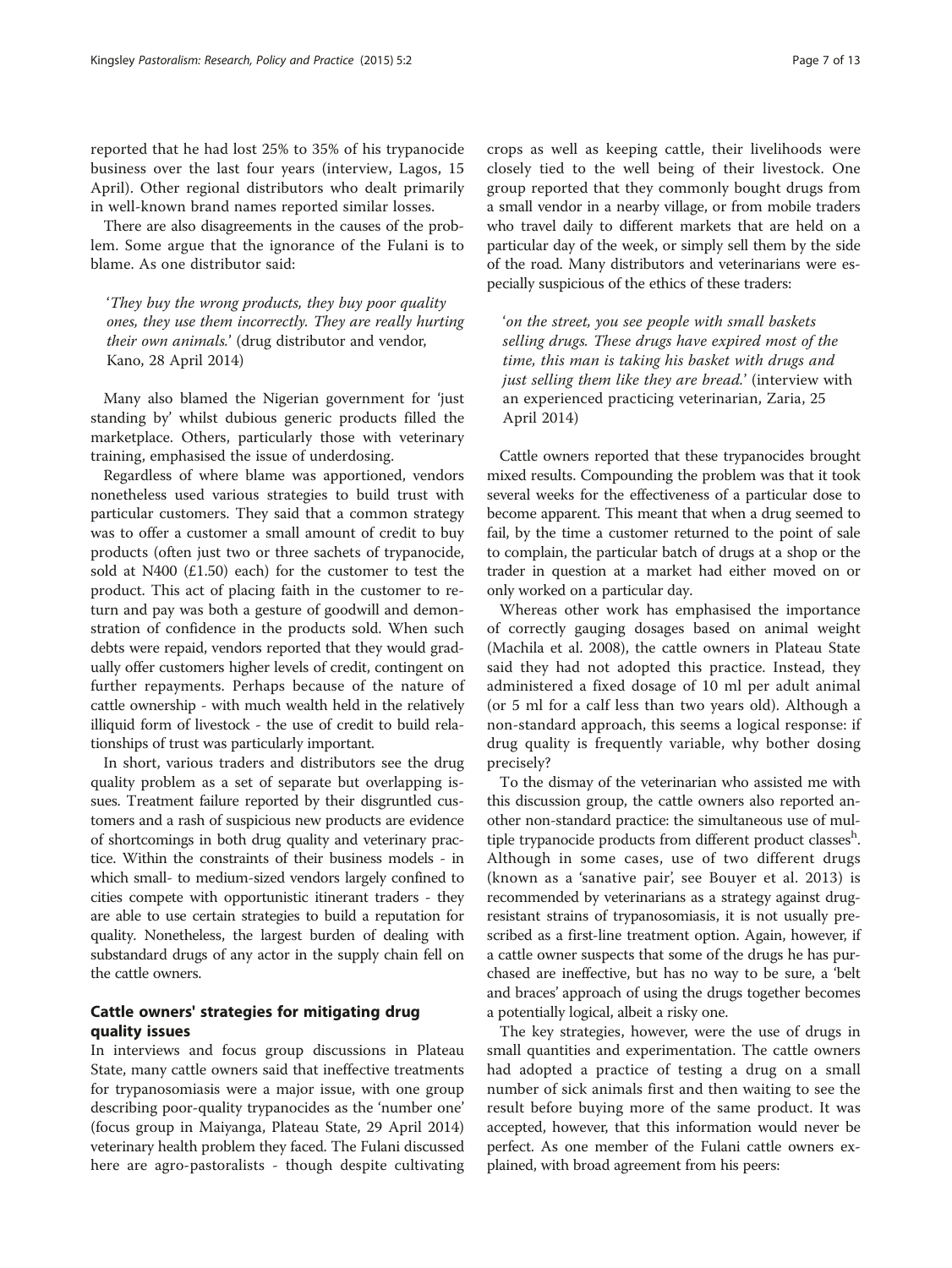'If you can see [the trypanocide] is working, you will go back to the shop and buy more of the same kind. But even that one, it might be different or expired. You are just guessing.' (focus group in Maiyanga, Plateau State, 29 April 2014)

That much livestock treatment is now carried out by people without formal veterinary training is an issue that has attracted much attention in recent decades (e.g. McCorkle and Mathias-Mundy [1992](#page-11-0); Leonard [1993](#page-11-0)). Some African governments and non-governmental organisations have encouraged the use of 'paravets' or 'livestock auxiliaries' (Catley et al. [2004](#page-11-0)): professionals trained with intermediate levels of knowledge, whilst others have documented extensive forms of informal or 'local' veterinary knowledge (e.g. Beinart and Brown [2013](#page-11-0)). Many veterinarians in Nigeria and elsewhere, however, remain suspicious of or even hostile towards such schemes, arguing that an overreliance on partially trained staff brings serious risks for animals and livelihoods.

The predominance of lay veterinary practices amongst the Fulani in this study highlights two important issues. Firstly, the incorrect administration of drugs can produce the same form of treatment failure as the use of fake or substandard drugs. Secondly, it demonstrates active innovation and experimentation on the part of cattle owners to find veterinary health solutions in the absence of formal, trained support, an issue to which I shall return.

I asked why they did not travel to Jos - the nearest city, around 90 min away by road - to buy drugs from a larger retailer, where prices were likely to be cheaper and quality more assured. Such communities are hardly isolated, not least because many commercial drivers are themselves Fulani<sup>i</sup>. This topic led to further discussion about the difficulties of collective action:

'You can give someone money to buy some small things for you, but even if you know that [person] very well, they may just run away with the money. And what of the shop in Jos? They can decide to cheat you as well.' (interview with a Fulani cattle owner, following focus group in Maiyanga, Plateau State, 29 April 2014)

Others mentioned that reluctance to pool cash made other long-distance purchases - for instance, building equipment - more difficult and expensive.

In summary, the cattle owners interviewed demonstrated acute awareness of drug quality issues and had developed a number of innovative strategies to address the problem, most of which involved using small-scale transaction and experimentation to mitigate risk. However, potentially effective collective action tended to be stymied by a lack of trust between cattle owners and others, and between cattle owners themselves. Furthermore, some of their dosing practices are alarmingly similar to those that have encouraged drug resistance in other settings (Melaku and Birasa [2013:](#page-11-0) 87). I now turn to consider the structural market features that engender this behaviour.

## Markets, authenticity and weak states

Trade in other forms of fake and counterfeit products such as electronics and clothing - has tended to emphasise the performativity involved: for instance, in selling products as genuine or the seeking out of products (such as designer bags) that are sufficiently impressive facsimiles to confer status to the owner (e.g. Nakassis [2012](#page-11-0); Geiger-Oneto et al. [2013](#page-11-0)). The visual properties of luxury goods mean that the products themselves broadcast their authenticity (or, at least, their proximity as a copy). In contrast, drugs are silent: inscrutable in uniform packaging and tablets, powders and liquids whose potencies are uncertain without expensive equipment.

The different actors described here read the packaging differently in some ways: for instance, national and regional distributors said that customers should look carefully at the packaging to check expiry dates and the like, whereas wary cattle owners pointed out that such packaging could easily be switched or falsified. All agreed, however, that it was often extremely difficult to reliably identify counterfeit products, and all but impossible to identify incorrectly stored ones.

With the inscrutability of the products themselves, and the lack of a state authority able to reliably act as an arbiter of authenticity, actors in the supply chain are left with few options. An understanding of these options can be informed by examining coping strategies in other similar low-trust environments. In particular, Marcel Fafchamps ([2004\)](#page-11-0) offers a useful framework for interpreting several processes at work in this study. In particular, the emergence of forms of assurance between vendors - such as the form of interpersonal ties - is possible without a state or professional body, albeit with increased transaction costs:

'a certain level of economic efficiency in trade can be achieved through purely private, decentralised and informal means.' (Fafchamps [2004:](#page-11-0) 170)

Fafchamps also notes the relative scarcity of large companies, retailers and chains in many African markets, a relevant observation for this study as small-scale retailers predominate in the veterinary drug sector. For example, of 15 shops visited in Kano, Kaduna and Zaria, only 3 were part of a franchise or chain, the remaining 12 being small independently owned business. Only 1 of those 15 shops employed a qualified veterinarian to provide consultations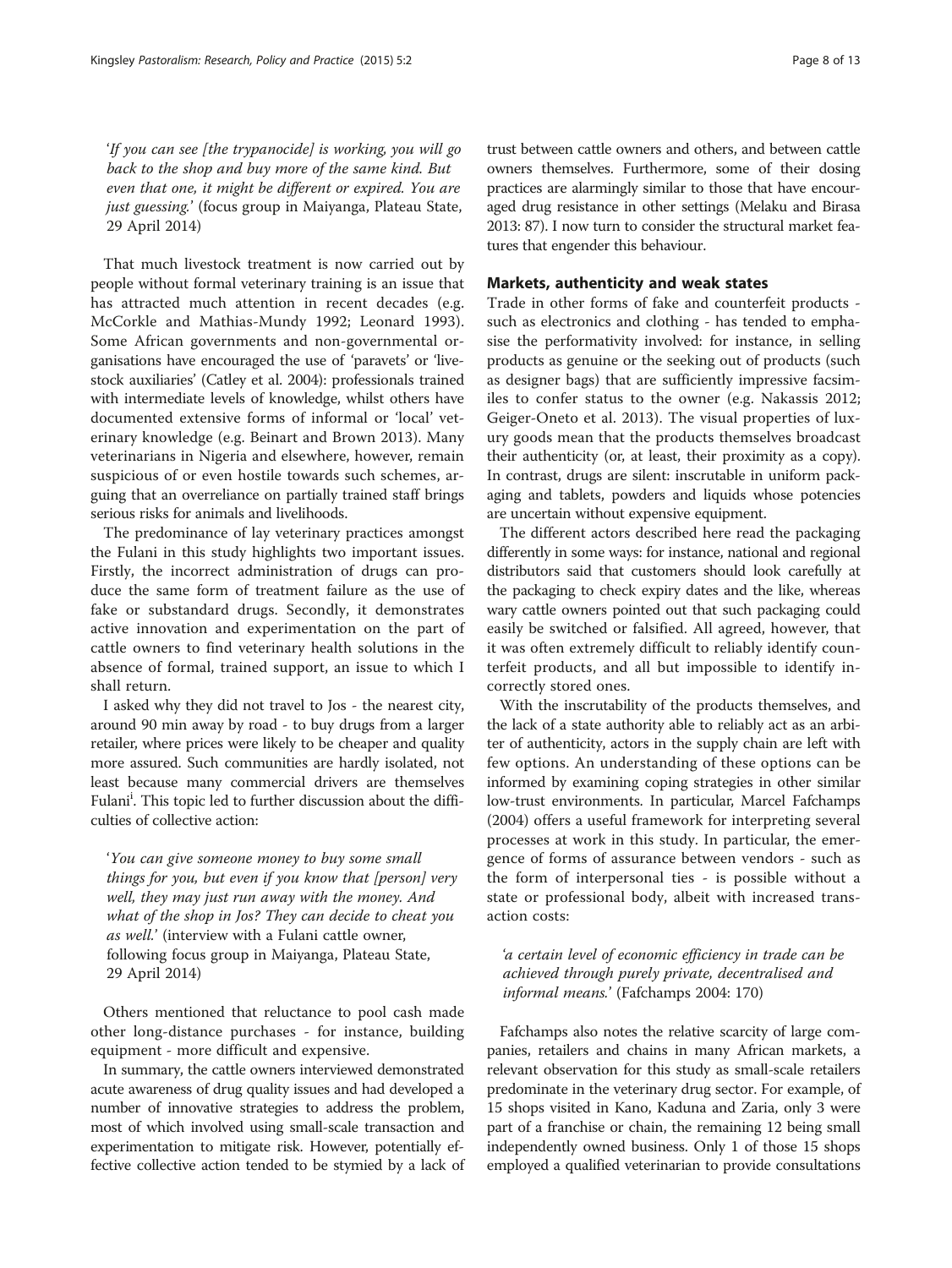and advice to customers. Most described their role purely as being retailers, rather than offering additional services. To use Fafchamps' distinction (2004: 9–15), the small scale and narrow role of such shops suggest that they are able to build *trust*, a bilateral tie between themselves and their customers. However, almost all retailers lacked the scale to build a public reputation that is, multilateral relationships with many customers and potential customers.

Cattle owners who had formed a relationship with a retailer felt more confident about the drugs they were buying, but acknowledged that there were still risks:

'Whenever I come to [Kaduna] to visit I see the same Mallam<sup>j</sup> at that shop because I know he is very honest – he will not give you the fake ones. But even he can be cheated without being aware – he could be given the expired [drugs] to sell and not even see [realise] it.' (interview with a Fulani cattle owner in Bokkos LGA, Plateau State, 29 April 2014)

Conversely, one discussion group reported that their nearest drug vendor would sometimes sell apparently ineffective products. They might withdraw their custom temporarily, they said, but would usually patronise the shop again eventually, albeit to buy a different product. Thus, there are stark limitations on the usefulness of gathering of information, when such knowledge may quickly be found to be incorrect or out of date. This febrile, uncertain situation where even honest men could inadvertently sell poor-quality products or previously trusted acquaintances could decide to cheat meant that a constant strategy of risk avoidance was required. It would be a mistake, however, to characterise this marketplace purely in terms of its shortcomings.

Furthermore, whilst Nigeria's veterinary drug market has been largely unregulated for the past 25 years, the negative label 'unregulated' only describes what the market is not and says little about what it is. 'Unregulated' may imply a harmful 'Wild West', free-for-all or chaotic system. Yet the actions of both distributors and vendors bring a degree of order and certainty to this market. For instance, large-scale importers were well aware that many of the vendors they dealt with also traded cheaper, generic products from other distributors. One importer said that he had considered opening up and running directly his own shops in two major cities:

'I could do all [of this] myself, to take all of the profits. But actually, you know, that would be a very dangerous game – those ones who are my customers now would be my rivals, you understand, and all my eggs would be in one basket. Even if now, they are also dealing with crooks, they are still my customers.'

(interview with a Fulani cattle owner in Bokkos LGA, Plateau State, 29 April 29 2014)

That is, instead of getting more directly involved in a marketplace filled with uncertain and problematic products, he chose to minimise his risks by keeping a certain distance. This cautious approach of sticking to known roles rather than attempting to expand ambitiously - mirrored by other actors further down the chain - is crucial: supply chains that are seldom vertically integrated are an important way of minimising risk.

In short, animal health care and veterinary markets have continued in this zone of state abandonment. As Majekodumni notes, the Nigerian middle belt now has 'generally lower levels of disease than in the past as well as increased access of herders to curative drugs' (2011: 160). When drugs are sold out of the back of a Toyota Starlet on cattle market day, vendors are meeting a need for affordable and locally available products. Thus, an economic system has emerged that offers a solution - however imperfect - to the much discussed 'last mile' problem that besets other rural health services (e.g. Bhutta [2011\)](#page-11-0).

Liberal economists have argued that inefficient African states have been 'a millstone around otherwise efficient markets' (Mkandawire [2001:](#page-11-0) 293). Regardless of the broad applicability of this economic philosophy, it does appear that the lack of veterinary regulation since the 1980s has indeed produced a system with some innovative and efficient characteristics. Despite being low tech and obscure, perhaps the trading patterns and informal experimentation seen in cattle grazing areas of Nigeria parallel other innovations which have taken place in the absence of a strong state. For instance, East Africa's mPesa system of mobile banking has flourished, overtaking its equivalents in the West in part because it is unfettered by cumbersome and restrictive regulations (Atlantic [2014](#page-11-0)).

#### Implications for interventions

A nuanced assessment of veterinary marketplaces that accounts for the difficult circumstances in which they have emerged is an important precursor towards planned interventions. Participants in this supply chain may include not only unscrupulous criminals who squeeze out honest providers, but also imaginative suppliers responding to customers' demands and difficult circumstances with innovation and efficiency. Therefore, characterising and tackling the drug quality problem as a criminal enterprise with implied law enforcement solutions may not be the most appropriate framing.

NAFDAC's strategies in tackling substandard human drugs, commendable as they have been, have often tended towards dramatic spectacles of seizures and prosecutions. Should the new veterinary NAFDAC directorate be able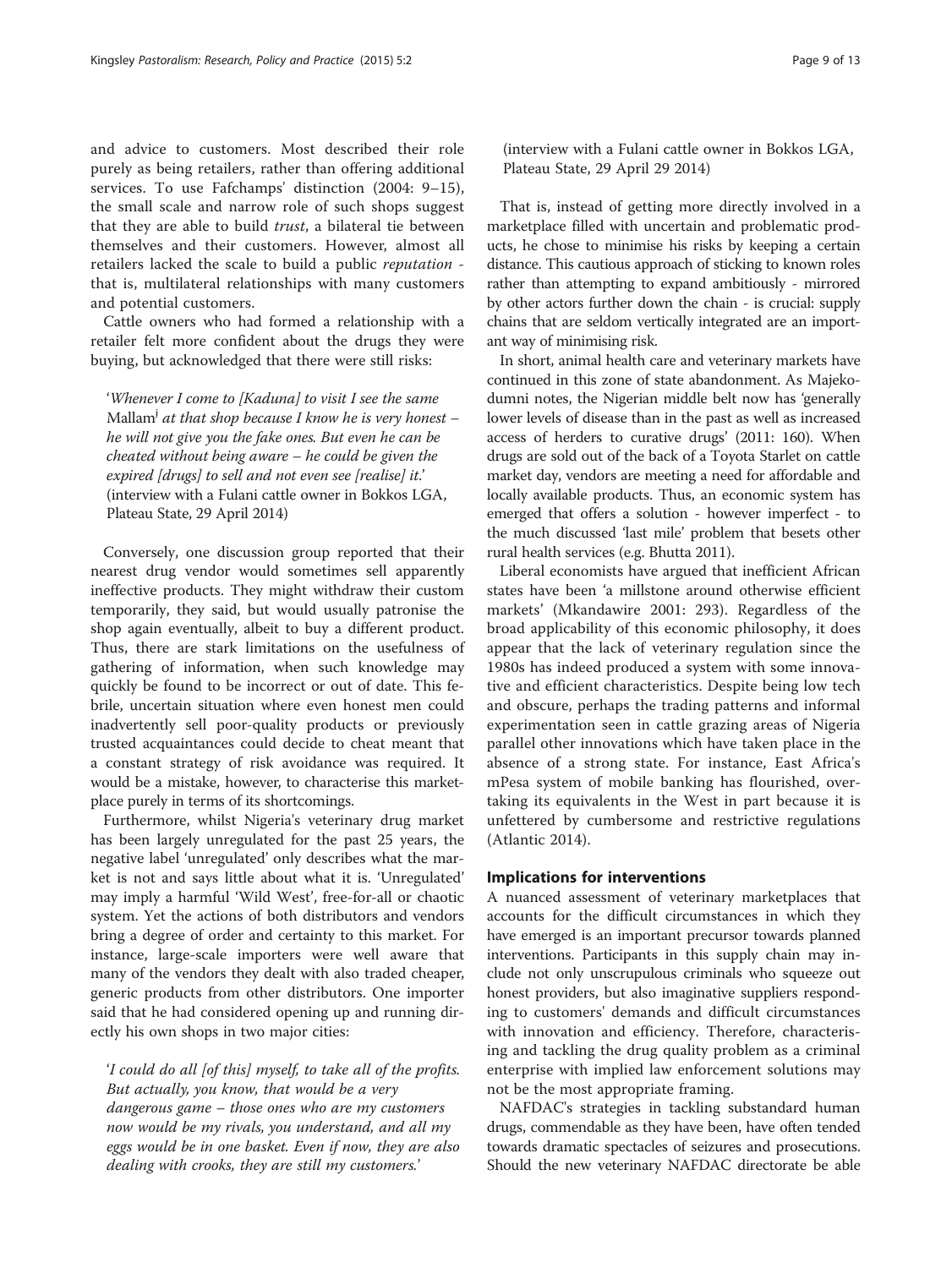to identify similarly criminal vendors in the veterinary sector, such an approach might have value. However, in the case of trypanocides, the cost of testing drugs is extremely high - around €300 per sample at Senegal (personal communication, Peter Jeffries, June 2014). Whilst the technical difficulties and cost of testing remains so high relative to the value of the drugs, surely, the regulatory ability to survey the market will remain limited.

Instead, an approach that emphasises training and engagement alongside enforcement might be profitable for NAFDAC and other relevant authorities. Indeed, certain features of the marketplace should be favourable for such efforts. For instance, the urban retailers visiting during the course are closely grouped together in specific areas of the marketplaces in Kaduna and Kano (and to a lesser extent Jos). Their proximity (and evident familiarity with one another) should make it relatively easy to convene for training. A workshop might include identifying substandard or expired products and offer advice on correct storage practices. Should the authorities be able to build such relationships, other activities such as compensated amnesties for expired products or intelligence sharing regarding sources of substandard projects might be possible and cost effective. Convening or visiting rural and itinerant retailers would admittedly require more effort and expense, but their locations are nonetheless generally well known.

Importantly, such broad interventions would cut across the mandates of multiple agencies and professions. As well as veterinarians (who, despite being scarce in rural areas, have the legal authority to prescribe and dispense drugs) and NAFDAC, research institutions like the Nigerian Institute for Trypanosomiasis and Onchocerciasis Research and the National Veterinary Research Institute are also important centres of expertise. Coordinating a multi-agency effort appropriately is a significant political challenge.

#### Cultural disconnections and opportunities

'The Fulani man is so sneaky in whatever he does. He has to trust you by some acts you have done to him to confirm that trust.' (interview with a senior veterinarian based at the Nigerian Veterinary Research Institute, 30 April 2014)

'There is also abuse of trypanocides by the Fulani because of ignorance.' (interview with a small drug vendor, Zaria, 24 April 2014)

Whilst many drug vendors are relatively accessible as targets for government or industry partnership, expanding engagements with cattle-owning communities would be a greater challenge. Aside from the broad geographical distribution and sheer size of such communities, cultural distance is also an issue. It is commonplace to hear urban Nigerians describe the Fulani in condescending terms. I frequently heard such attitudes throughout the course of this project (and indeed during previous research). The main tropes for describing the Fulani are 'backwardness,' 'uneducated', 'ignorant', 'stubborn' and, less commonly, their tendency towards violence<sup>k</sup>. Aside from the fact that such cultural stereotypes are often unfounded<sup>1</sup>, they reveal a certain level of unfamiliarity between the Fulani and urban professional and policy-making elites. Even in otherwise ethnically diverse Nigerian professional circles (especially in national bureaucracies which must pursue a 'federal character' of ethnic representativeness, see Mustapha [2007](#page-11-0)), pastoralist communities are often absent or scarce.

Work such as this illustrates that, far from being 'backward' or 'stubborn' in this area, many Fulani are in fact adaptable and innovative. Perhaps those in the government and industry would be able to better plan interventions if they were more aware of such strategies and perspectives. Pastoralist associations such as Miyetti Allah would seem to be well placed to facilitate this. More importantly still, cattle owners perceive the drug quality as a subset of the broader problem of treatment failure. Perhaps the fact that substandard drug problems are often confused with other sources of treatment failure might offer an opportunity for interventions, rather than an obstacle to them.

Perhaps government- or industry-supported training could address issues like diagnosis, injection procedures and dosing practices at the same time as advising on sourcing genuine products. Various schemes across Africa (e.g. Allport et al. [2005](#page-11-0)) have proposed that community animal health workers can provide some level of veterinary care in the absence of more formal, professionalised services. In the specific area of this study, schemes in the recent past offered short courses in veterinary training to pastoralists at the National Veterinary Research Institute in Vom. However, these have ceased in recent years because of ethnic-religious clashes in the region, with Vom seen as an unsafe area for Fulani at the time this fieldwork was carried out. Rebuilding the tenuous and frayed ties between pastoralists, veterinary professionals, the pharmaceutical industry and regulators should be an urgent priority.

The use of credit in relationship building between vendors and customers might also suggest another area of potential intervention. Perhaps a microcredit scheme of some sort could be used to incentivise the purchase of genuine products.

## Conclusion

The issue of substandard drugs is often shrouded in confusion, frequently caused by competing definitions and conceptions of the problem. In the case of Nigerian trypanocides, most agree that fake and counterfeit products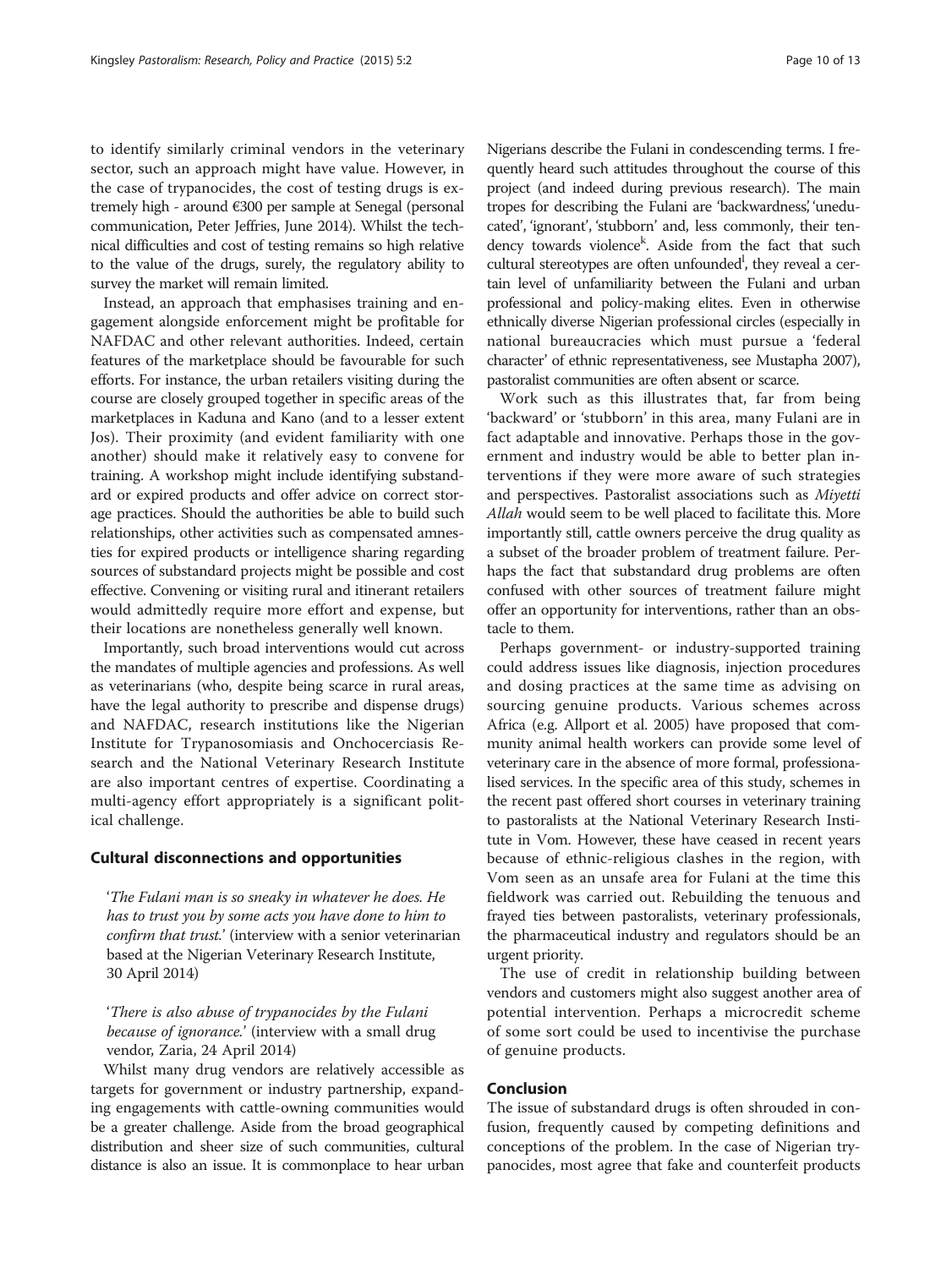are a less serious threat than ubiquitous generic products whose efficacy and provenance are difficult to judge. The new attention paid to this problem by the regulator NAF-DAC is a welcome development. However, the regulateand-enforce paradigm may not be entirely suitable in this industry - a lasting solution will require a more holistic understanding of and engagement with the problem. Both global and local actors involved in combatting substandard drugs should carefully consider the limits of 'hard' regulation and the potential benefits of other approaches.

Regulators should be guided not only by laboratory analyses of products, but also by a clear understanding of how drugs are bought, sold and used. Of particular importance are the already-existing informal mechanisms that have evolved independently of the state to mitigate the damage of substandard drugs. The informal drug market, therefore, is more than just a malfunctioning, chaotic deviation from a textbook ideal. The inscrutability of the drugs and the uncertain causes of treatment failure, however, drive a major flaw in these otherwise efficient supply chains and markets as they inhibit reputation building and the formation of trusting relationships. Regulators should concentrate their efforts in resolving these specific market failings, perhaps emphasising training-based strategies that would enable market participants to make more informed decisions.

Finally, one cannot ignore that the drug quality problem is in part a consequence of political and economic abandonment. The structural neglect of the livestock sector and pastoralist communities is an enduring characteristic of Nigerian society. It is a neglect that has allowed the withering of crucial animal health services as well as painfully slow responses to readily apparent problems. It is also a neglect that allows unhelpful misconceptions about the practices of cattle owners to solidify - fallacies that must be actively challenged. With momentum apparently now building to tackle the issue of substandard veterinary drugs in Nigeria, careful planning and research will be required to carry out interventions that start to unwind rather than perpetuate this neglect.

## **Endnotes**

<sup>a</sup>Cattle in Nigeria are primarily owned by an ethnolinguistic group known as the Fulani in Hausa and English (though they themselves use the term 'Fulbe'), who practise various forms of pastoralism or agro-pastoralism. They are by no means the only owners of cattle or users of trypanocides, but given their dominance of the cattle sector, this paper emphasises their role as customers.

b [http://www.who.int/medicines/services/counterfeit/](http://www.who.int/medicines/services/counterfeit/overview/en/) [overview/en/](http://www.who.int/medicines/services/counterfeit/overview/en/).

The 'rebasing' exercise of adjusting Nigeria's economic statistics which took place in April 2014 estimated the livestock sector as being worth \$8.66 billion in 2013 (National Bureau of Statistics [2014](#page-11-0)).

d The researcher speaks basic Hausa but was assisted by staff at the Nigerian Institute for Trypanosomiasis and Onchocerciasis Research.

These insights emerged serendipitously during the course of the discussion. However, a more systematic approach to collecting an oral history of cattle owners and comparing it to insights from archival work would be an extremely valuable addition to our understanding of this period.

f A trypanocide containing the active ingredient homidium chloride.

<sup>g</sup>The Association published an open letter complaining of the 'Unjust and unfair exclusion of the Veterinary Profession in the Management of Affairs of the National Agency for Food, Drug Administration and Control' (The Nation, 13 July 2011).

<sup>h</sup>There are four classes of trypanocide widely used in Nigeria: diminazene aceturate, homidium bromide, homidium chloride and isometamidium chloride. All are used curatively, and isometamidium chloride is also used prophylactically (Majekodunmi [2011](#page-11-0): 13).

<sup>I</sup>I am grateful to an anonymous reviewer for clarifications on this issue.

<sup>j</sup>Mallam is a Hausa honorific with a similar meaning to the French 'Monsieur'.

<sup>k</sup>Of course, such mistrust may be mutual. Several Fulani pastoralists expressed doubts about the quality and good intentions of veterinarians: one Fulani retailer of veterinary drugs in Bokkos town (interview, 30 April 2014) described rumours that some Christian veterinarians might be deliberately trying to poison their cattle. Although the retailer said he did not believe such rumours himself, they nonetheless suggest a wider atmosphere of suspicion (see also Okello et al. [2014](#page-11-0)).

<sup>1</sup>To choose just one example, Higazi ([2013](#page-11-0): 41) notes that although in most areas of Plateau State it is common for the children of Fulani pastoralists to have lower rates of school attendance and completion than other sedentary groups, there are a number of areas where these measures are higher, as the Fulani are in places relatively wealthy.

#### Competing interests

The author declares that he has no competing interests.

#### Acknowledgements

This work was funded as part of the European Research Council project 'Investigated Networks of Zoonosis Innovation'. I thank Shelby Grossman, Ayodele Majekodunmi, Mohammed Mamman, Grant Napier, and James Smith, all of whom provided extremely useful feedback on drafts of this paper. Susan Welburn and Maura Reilly also provided valuable comments. During the course of this project, Professor Mamman and his staff at the Nigerian Institute for Trypanosomiasis and Onchocerciasis Research provided generous assistance and advice in planning and executing the fieldwork. I particularly thank Augustine Igweh, Charles Dongkum, and Ibrahim Bala, without whom this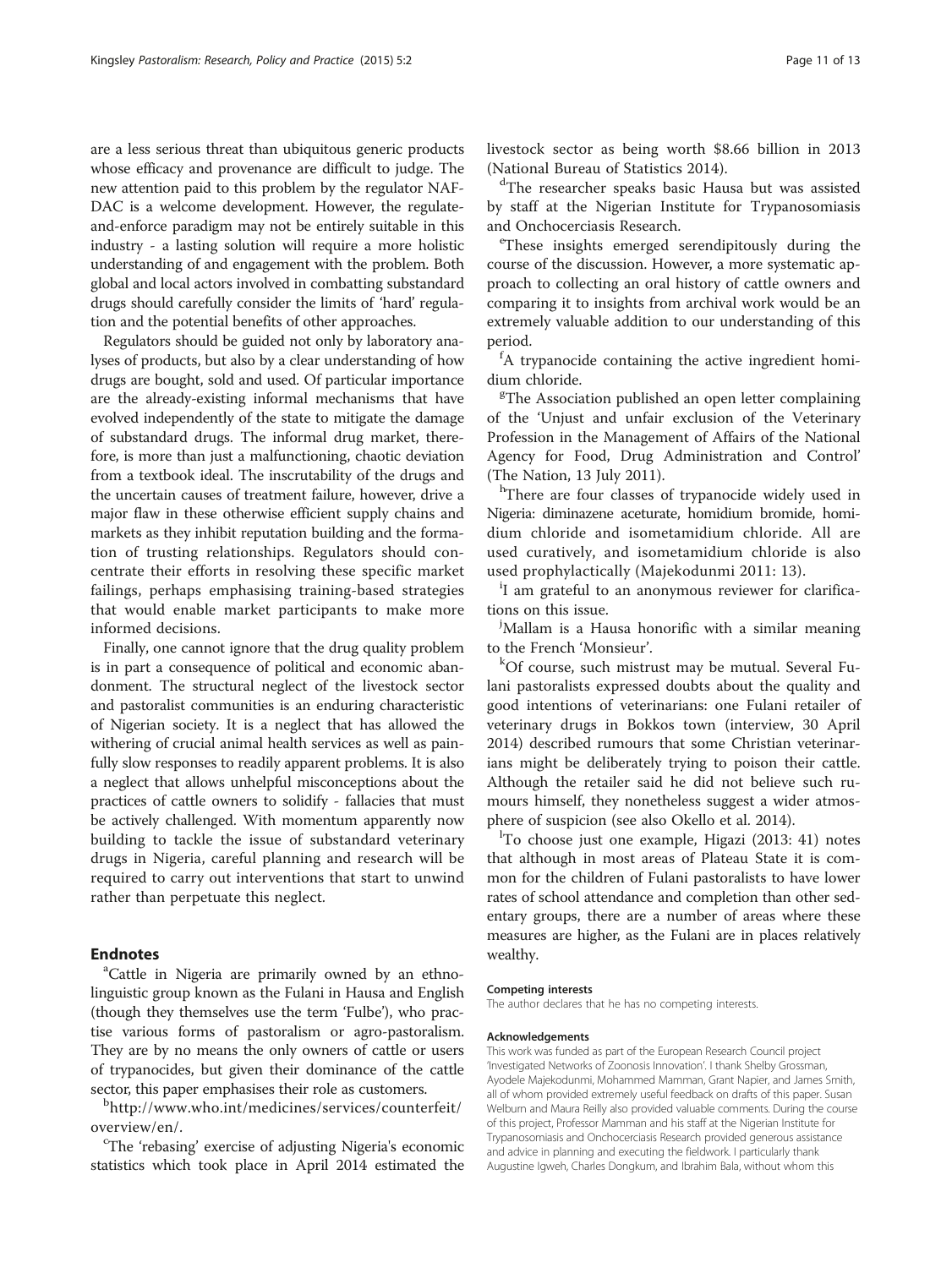<span id="page-11-0"></span>research would have not been possible. Finally, I thank an anonymous reviewer for their detailed and thoughtful comments. I take sole responsibility for the analysis presented herein, as well as any errors or omissions.

#### Received: 22 July 2014 Accepted: 21 November 2014 Published online: 31 January 2015

#### References

- Adebayo, AG. 1995. Jangali: Fulani pastoralists and colonial taxation in Northern Nigeria. International Journal of African Historical Studies 28(1): 113–50.
- Allport, R, R Mosha, M Bahari, E Swai, and A Catley. 2005. The use of communitybased animal health workers to strengthen disease surveillance systems in Tanzania. Revue Scientifique et Technique-Office international des épizooties 24(3): 921–32.
- Almuzaini, T, I Choonara, and H Sammons. 2013. Substandard and counterfeit medicines: A systematic review of the literature. BMJ Open 3: e002923. doi:10.1136/bmjopen-2013- 002923.
- Alubo, SO. 1994. Death for sale: A study of drug poisoning and deaths in Nigeria. Social Science & Medicine 38(1): 97–103.
- Atlantic. 2014. 'Africa's Tech Edge' by Dayo Olopade. http://www.theatlantic.com/ magazine/archive/2014/05/africas-tech-edge/359808/. Accessed 30 June 2014.
- Babalobi, OO. 2007. Professional issues for the Nigerian veterinarian in the twenty first century. Nigerian Veterinary Journal 26(2): 1–7.
- Beinart, W, and K Brown. 2013. African local knowledge and livestock health disease & treatments in South Africa. Woolbridge: James Currey.
- Bhutta, ZA. 2011. The last mile in global poliomyelitis eradication. The Lancet 378(9791): 549–52.
- Bouyer, J, F Bouyer, M Donadeu, T Rowan, and G Napier. 2013. Community-and farmer-based management of animal African trypanosomosis in cattle. Trends in Parasitology 29(11): 519–22.
- Budd, LT. 1999. DFID-funded tsetse and trypanosomiasis research and development since 1980 (V.2 Economic analysis). London: Department for International Development.
- Burci, GL. 2013. Public health and 'counterfeit' medicines: The role of the World Health Organization. ASIL Insights 17(2)
- Catley, A, T Leyland, JC Mariner, DMO Akabwai, B Admassu, W Asfaw, G Bekele, and HS Hassan. 2004. Para-veterinary professionals and the development of quality, self-sustaining community-based services. Revue Scientifique et Technique-Office international des épizooties 23(1): 225–52.
- Chaka, H, T Eguale, D Lidetu, and D Gizaw. 2009. Evaluation of the efficacy of anthelmintics sold on Ethiopian markets against Haemonchus contortus in experimentally infected sheep. Tropical Animal Health and Production 41(6): 973–8.
- Clift, Charles. 2010. Combating counterfeit, falsified and substandard medicines: Defining the way forward? Chatham House Briefing Paper, November 2010, GH BP 2010/01.
- Cockburn, Robert, N Paul, EK Newton, Akunyili Dora Agyarko, and Nicholas J White. 2005. The global threat of counterfeit drugs: Why industry and governments must communicate the dangers. PLoS Medicine 2(4): e100.
- Dégardin, K, Y Roggo, and P Margot. 2014. Understanding and fighting the medicine counterfeit market. Journal of Pharmaceutical and Biomedical Analysis 87: 167–75.
- Dondorp, AM, PN Newton, M Mayxay, W Van Damme, FM Smithuis, S Yeung, A Petit, AJ Lynam, A Johnson, TT Hien, R McGready, JJ Farrar, S Looareesuwan, NP Day, MD Green, and NJ White. 2004. Fake antimalarials in Southeast Asia are a major impediment to malaria control: Multinational cross-sectional survey on the prevalence of fake antimalarials. Tropical Medicine & International Health 9(12): 1241–6.
- Erhun, WO, OO Babalola, and MO Erhun. 2001. Drug regulation and control in Nigeria: The challenge of counterfeit drugs. Journal of Health & Population in Developing Countries 4(2): 23–34.
- Fafchamps, Marcel. 2004. Market institutions in Sub-Saharan Africa: Theory and evidence. Cambridge: MIT Press.
- FAO. 2012. Alliance to combat black market in counterfeit veterinary drugs. http:// www.fao.org/news/story/en/item/123165/icode/. Accessed 10 June 2014.
- Fernandez, FM, MD Green, and PN Newton. 2008. Prevalence and detection of counterfeit pharmaceuticals: A mini review. Industrial & Engineering Chemistry Research 47(3): 585–90.
- Gberindyer, FA, PA Onyeyili, and JA Bosha. 2014. Quality control properties of some brands of veterinary albendazole boluses common in Nigeria. Journal of Pharmacy and Pharmacology 2: 135–9.

Geerts, S, PH Holmes, MC Eisler, and O Diall. 2001. African bovine trypanosomiasis: The problem of drug resistance. Trends in Parasitology 17(1): 25–8.

- Geiger-Oneto, Stephanie, D Betsy, Doug Walker Gelb, and James D Hess. 2013. "Buying status" by choosing or rejecting luxury brands and their counterfeits. Journal of the Academy of Marketing Science 41(3): 357–72.
- Grasswitz, TR, TJ Leyland, JT Musiime, SJ Owens, and KR Sones (eds.). 2004. The veterinary pharmaceutical industry in Africa: A study of Kenya, Uganda and South Africa. Nairobi: African Union/Interafrican Bureau for Animal Resources (AU/IBAR).
- Harper, I, N Rawal, and M Subedi. 2011. Disputing distribution: Ethics and pharmaceutical regulation in Nepal. Studies in Nepali History and Society 16(1): 1–40.
- Higazi, Adam. 2013. Rural insecurity on the Jos Plateau, Nigeria: Livelihoods, land, and religious reform among the Berom, Fulani, and Hausa. Nigeria Research Network (NRN) Working Paper: University of Oxford.

Kané, M. 2008. Legislation, registration and control procedures for veterinary medicinal products in Western Africa. Paper presented at the OIE Conference on Veterinary Medicinal Products in Africa, Dakar, 25–27 March 2008.

- Kingsley, P. 2014. NGOs, doctors, and the patrimonial state–tactics for political engagement in Nigeria. Critical African Studies 6(1): 6–21.
- Leonard, DK. 1993. Structural reform of the veterinary profession in Africa and the New Institutional Economics. Development and Change 24(2): 227–67.
- Lyons, M. 2002. The colonial disease: A social history of sleeping sickness in northern Zaire, 1900–1940. Cambridge: Cambridge University Press.
- Machila, N, EM Fèvre, I Maudlin, and MC Eisler. 2008. Farmer estimation of live bodyweight of cattle: Implications for veterinary drug dosing in East Africa. Preventive Veterinary Medicine 87(3): 394–403.
- Majekodunmi A. 2011. Pastoral livelihoods and the epidemiology of emergent trypanosomiasis on the Jos Plateau, Nigeria. PhD Thesis. The University of Edinburgh.
- McCorkle, CM, and E Mathias-Mundy. 1992. Ethnoveterinary medicine in Africa. Africa 62(01): 59–93.
- McPeak, JG, PD Little, and CR Doss. 2011. Risk and social change in an African rural economy: Livelihoods in pastoralist communities. London: Routledge.
- Melaku, Achenef, and Bekele Birasa. 2013. Drugs and drug resistance in African animal trypanosomosis: A review. European Journal of Applied Sciences 5(3): 84–91.
- Mkandawire, T. 2001. Thinking about developmental states in Africa. Cambridge Journal of Economics 25(3): 289–314.
- Mustapha, Abdul Raufu. 2007. Institutionalising ethnic representation: How effective is the Federal Character Commission in Nigeria? Centre for Research on Inequality, Human Security and Ethnicity, Working Paper No.43.
- Nakassis, CV. 2012. Counterfeiting what?: Aesthetics of brandedness and BRAND in Tamil Nadu, India. Anthropological Quarterly 85(3): 701–21.
- National Bureau of Statistics. 2014. Measuring better: Presentation of preliminary results of the rebased nominal gross domestic product (GDP) estimates for Nigeria 2010 to 2013, delivered by the Statistician-General of the Federation & Chief Executive Officer. Abuja: National Bureau of Statistics, Dr. Yemi Kale.
- Newton, Paul N, Abdinasir A Amin, Bird Chris, Passmore Phillip, Dukes Graham, Tomson Göran, Simons Bright, Bate Roger, Philippe J Guerin, and Nicholas J White. 2011. The primacy of public health considerations in defining poor quality medicines. PLoS Medicine 8(12): e1001139.shuk.
- Okello, AL, AO Majekodunmi, A Malala, SC Welburn, and J Smith. 2014. Identifying motivators for state-pastoralist dialogue: Exploring the relationships between livestock services, self-organisation and conflict in Nigeria's pastoralist Fulani. Pastoralism 4(1): 1–14.
- Raufu, A. 2006. Nigeria leads fight against "killer" counterfeit drugs. Bulletin of the World Health Organization 84(9): 685–764.
- Seear, M, D Gandhi, R Carr, A Dayal, D Raghavan, and N Sharma. 2011. The need for better data about counterfeit drugs in developing countries: A proposed standard research methodology tested in Chennai, India. Journal of Clinical Pharmacy and Therapeutics 36(4): 488–95.
- Shukla, N, and T Sangal. 2009. Generic drug industry in India: The counterfeit spin. Journal of Intellectual Property Rights 14(3): 236–40.
- Teko-Agbo, A, F Messomo Ndjana, L Walbadet, K Akoda, ELH Niang, and FA Abiola. 2008. Quality of veterinary medicinal products in circulation in Cameroon and Senegal. Paper presented at the OIE Conference on Veterinary Medicinal Products in Africa, Dakar, 25–27 March 2008.
- Thornton, PK, RL Kruska, N Henninger, PM Kristjanson, RS Reid, F Atieno, A Odero, and T Ndegwa. 2002. Mapping poverty and livestock in the developing world. Nairobi: ILRI.